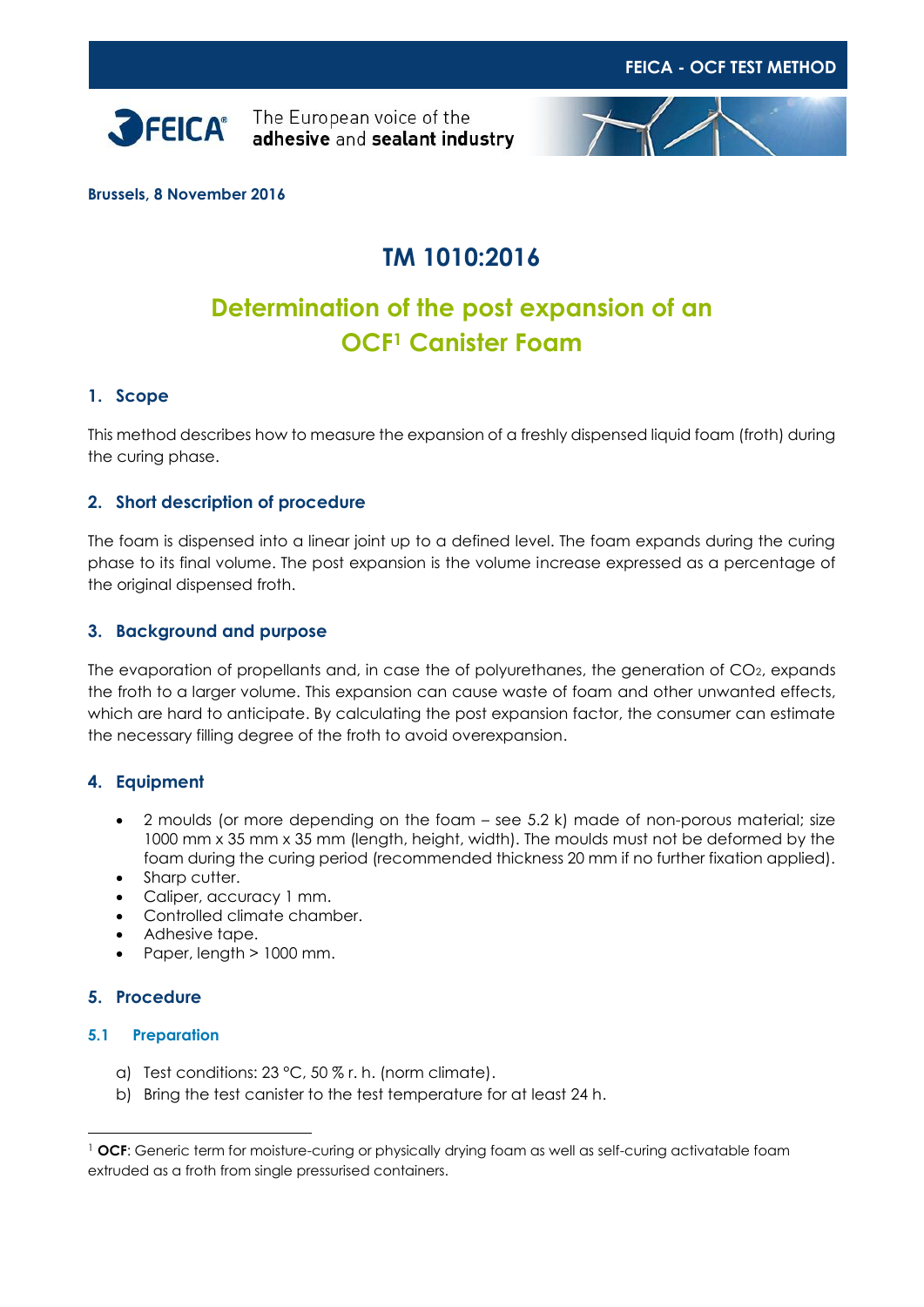- c) Prepare two moulds where each consists of two plates and two spacers with a width of 35 mm (Figure 1).
- d) Place the first mould onto the paper.



# Figure 1: Lower mould before application Figure 2: Setup with foam after application

**5.2 Experimental procedure**

- e) Shake the canister vigorously 20 times.
- f) Discard the first 50 g of foam.
- g) Apply the foam exactly up to the top edge of the mould (h0= 35 mm).
- h) Dispensing the foam should take approximately 15- 20sec with a constant speed.
- i) Placed the second (empty) mould on top of the filled mould (Fig. 2).
- j) In the case of highly expanding foams, more moulds may be necessary in order to avoid expansion over the top of the mould.
- k) Let the foam cure for 24 h.
- l) Remove the upper mould with the help of the knife.
- m) Measure the height of cured foam in seven points by the use of range finder or caliper (h1). The measuring points should be always in the same position e. g. every 100 mm (Figure 3 and figure 4).

### **Note: If the boards were bent during the curing phase, the test must be repeated with stronger boards.**

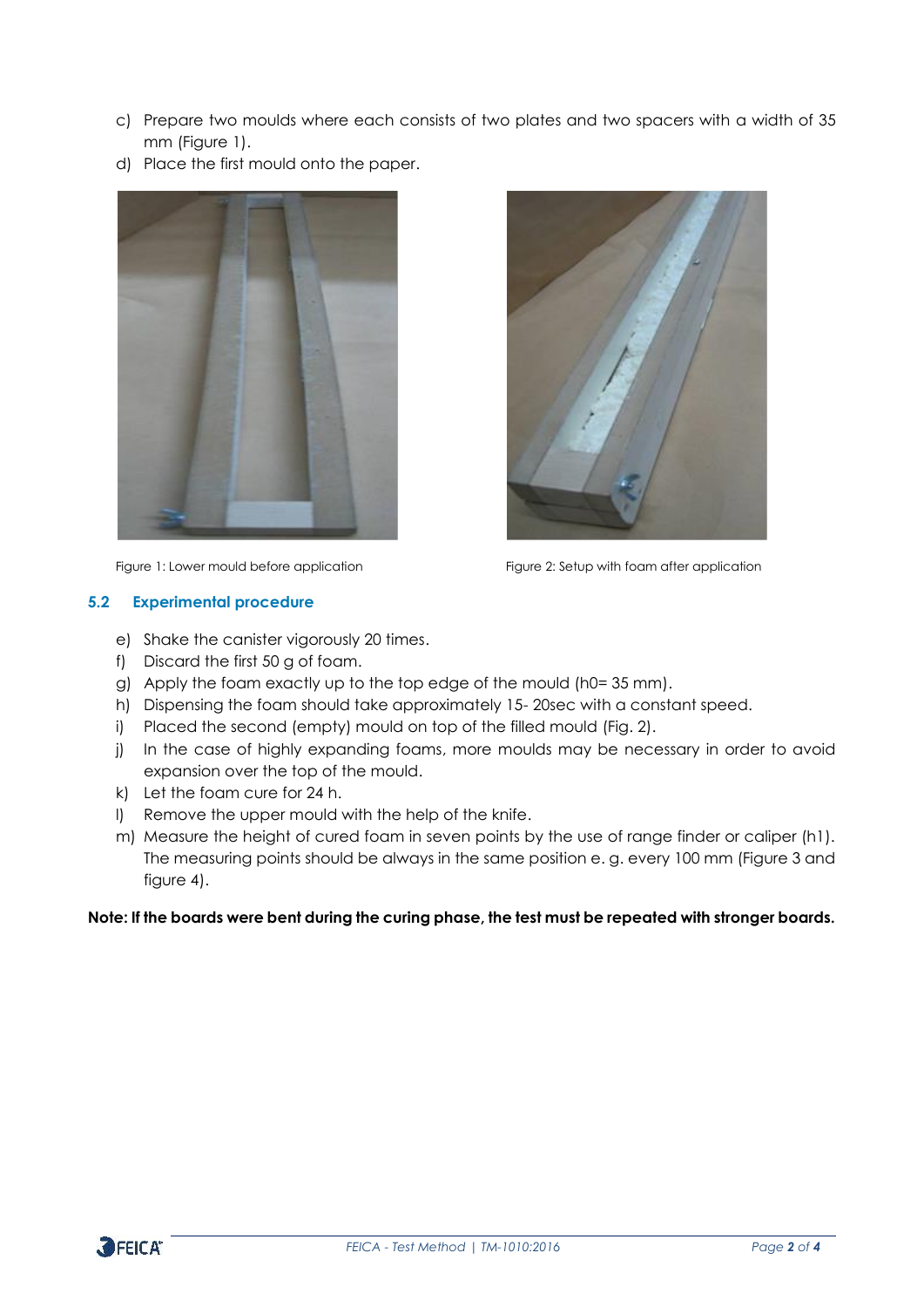

Fig. 3: Foam ready to be measured



Fig. 4: Foam ready for measurement

### **5.3 Evaluation**

The post expansion is calculated with following formula:

$$
PE(\%)=\frac{h1-h0}{h0}*100
$$

where: PE(%) is the Post Expansion [%] h0 is the height of the mould [mm] h1 is the mean height (from 5 points) of the foam after curing [mm]where two extremes values from 7 measuring points are eliminated.